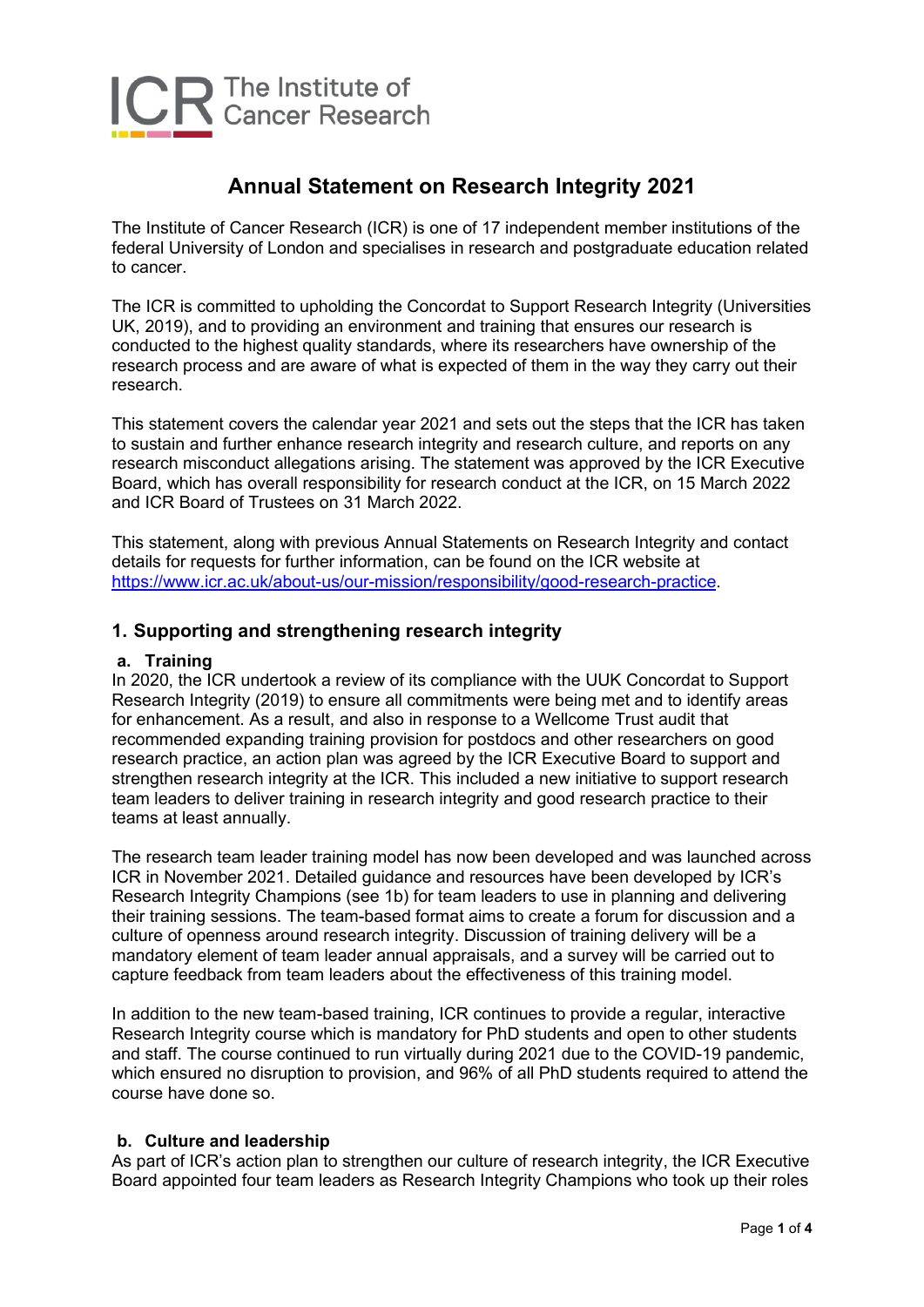in 2021. Representing different Research Divisions, the group act as local champions for research integrity and good research practice matters. The group reports to ICR Executive Board and has responsibility for overseeing implementation of the action plan. In 2021 the group were central to developing the team leader-led training model, and are expected to contribute to its evaluation in 2022.

An intranet-based research integrity resource was also created (also with input from the Research Integrity Champions) and launched alongside the team leader-led training in November 2021. This resource contains a repository of information, policies, tools and internal and external training links on research integrity-related topics including data management; experimental design, reproducibility and rigour; and, image manipulation. As well as supporting team leaders to develop and plan their training, it has been widely promoted as a resource for all research staff to deepen their understanding of research integrity and why it is important. Future action will ensure that awareness of the importance of research integrity is maintained and promoted, in particular to new starters.

We continue to use opportunities for internal and external engagement to raise knowledge and awareness of research integrity matters both for research and professional support staff. In 2021 the ICR has:

- Continued its subscription to the UK Research Integrity Office (UKRIO) and participated in its annual conference and webinar series. Relevant webinars and other events were promoted to ICR research staff and students.
- Continued to participate in the London Research Integrity Consortium (an initiative from King's College London and City University). The group has shared experience and best practice in issues relating to research integrity and implementation of the Concordat.
- Promoted awareness of research integrity and the links between good research practice and elements of wide research culture such as researcher development at the 2021 ICR Conference, where information was provided on ICR's implementation of the Concordat to Support Research Integrity and the Concordat for Researcher Development.

#### **c. Infrastructure**

In 2021 the ICR commenced a multi-year project to enhance research data management practices and ensure that all ICR research data adheres to FAIR Principles of Findability, Accessibility, Interoperability, and Reuse. To date this has included major investment to upgrade research data storage infrastructure and the development of a standardised minimum metadata set for all stored data. Future work will provide greater automation for data management tasks and integrate data management planning tools into the research data lifecycle, supporting researchers to use best practice in managing their data.

The ICR aims to support its researchers to transition to the use of electronic laboratory notebooks (or other appropriate electronic method of recording research progress and data), with the aim of eventually replacing paper records. Preparatory work and due diligence has been undertaken in 2021 to identify suitable software suppliers and develop a model for their use, and the roll-out to researchers planned for 2022.

#### **2. Activities to support and strengthen a positive research culture**

The ICR recognises the fundamental importance of a positive research culture in supporting staff and students to undertake research with integrity. Activities and actions undertaken during calendar year 2021 to support and strengthen a positive research culture include the following:

• A three-year Culture and Engagement Strategy was launched that addresses the ways that people work with and engage with each other, and the organisational culture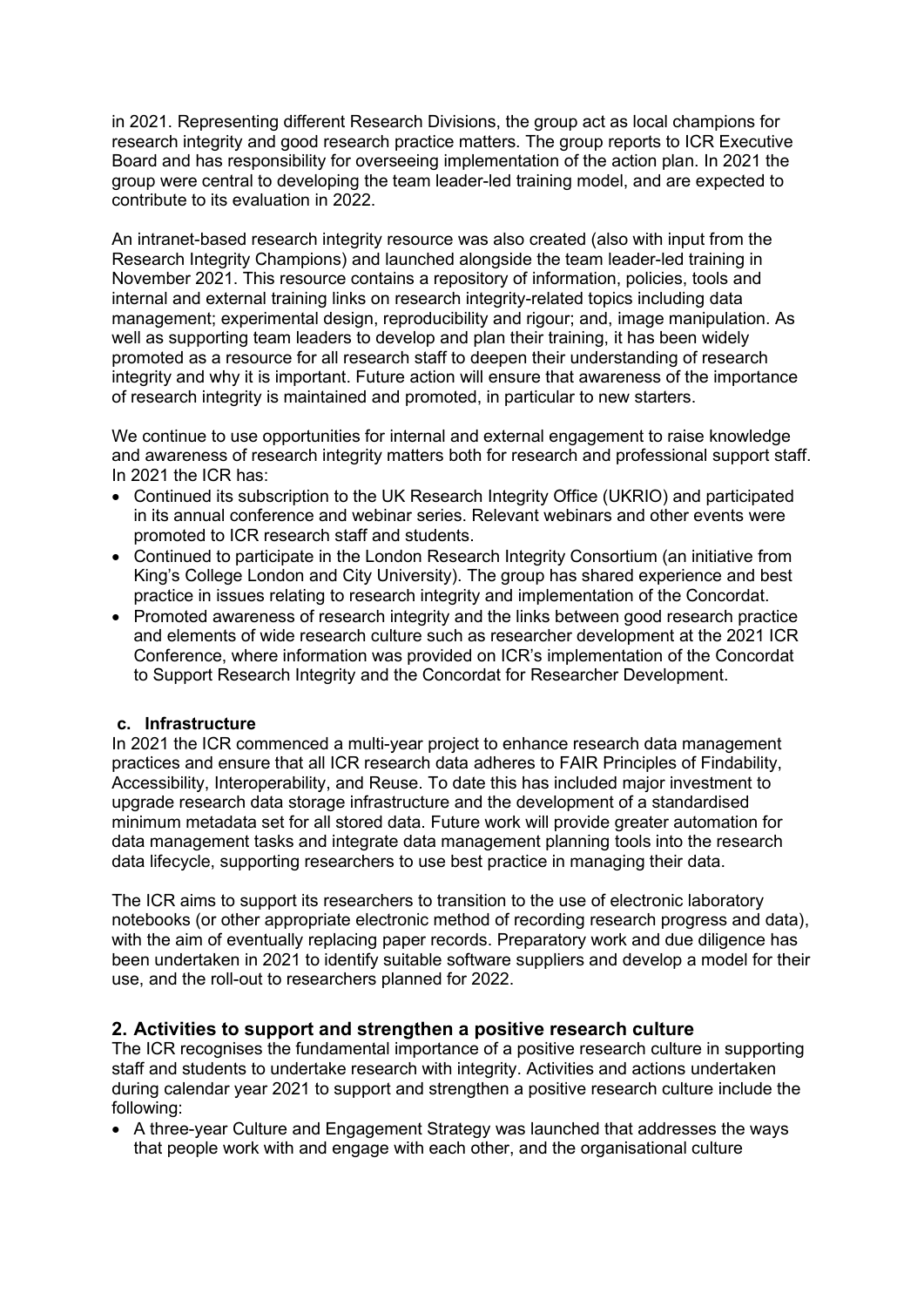underlying these interactions. The strategy has five main themes that will be the focus of future work to enhance and build ICR's organisational culture.

- Recognition is one of the themes of the Strategy, and was a focus in 2021 of work undertaken to develop a programme of initiatives to recognise the efforts and achievements of staff and students, which is expected to begin implementation next year. Related to this, the ICR Scientific Officers' Association recognised the pivotal and outstanding work done by Scientific Officers at the ICR through the giving of "Community" and "Science" awards to two members of the Scientific Officer community.
- The ICR became a signatory to the UUK Concordat to Support the Career Development of Researchers in 2020. During 2021 a working group has driven work to define how the Concordat should be implemented at the ICR to best support its researchers, including defining the requirement for 10 days' professional training and ensuring that these are understood both by researchers and also by their supervisors and managers.
- 2021 was the first full year of ICR's programme to address race inequality, Beyond the Statements. An action plan was developed that was informed by an institution-wide Race Equality Survey conducted in November 2020. Major achievements in 2021 include the launch of ICR's Race Equality Career Accelerator Programme for Black, Asian and other minority ethnic staff, the appointment of four champions for ethnic diversity, and the implementation of a campaign of awareness including antiracism workshops for senior leadership and a webinar series about microagressions and talking about race.
- As a result of analysis of 2020 payroll data, the ICR reviewed its progress in addressing the gender pay gap and identified seven key areas that would be the focus of future action, to be taken forward by the ICR Athena Swan Steering Group. Full information on ICR's work to create an inclusive culture where all can thrive can be found in our [annual](https://www.icr.ac.uk/about-us/our-mission/equality-and-diversity)  [equality report.](https://www.icr.ac.uk/about-us/our-mission/equality-and-diversity)
- A new training module was introduced on Sustainability. This provides an overview of key global sustainability challenges, outlines the ICR's approach to sustainability and provides information about how staff and students can contribute to improving impacts whilst undertaking their research.
- Work commenced on refreshing ICR's five year research strategy, which will be launched in 2022. As part of the strategy development, a discussion on research culture will be held at the annual retreat for all team leaders.

### **3. Ensuring that research is conducted according to appropriate ethical, legal and professional frameworks, obligations and standards**

#### **a. Research involving human subjects, samples or data**

The ICR and its hospital partner, The Royal Marsden (RM), are committed to ensuring that all clinical research conducted is of the highest scientific and ethical standards, and satisfies all regulatory requirements. In 2021, a tiered quality system for tertiary and exploratory endpoints, for Good Clinical Practice (GCP) in labs analysing samples from Clinical Trial of an Investigational Medicinal Product, was developed and approved by the Joint Clinical Research Governance Board. This tiered quality system was developed to meet the MHRA requirement that all biomarkers used in clinical trials must be assessed according to GCP laboratory standards. It aims to: strike a balance between the need for robust, comprehensive GCP standards for later-stage clinical research and the flexibility to support early discovery-driven research; to prevent this new requirement from constricting the scope to carry out vital early-stage clinical research; and to achieve appropriate interpretation of GCP for these types of endpoints. Workshops are planned to disseminate and implement the tiered quality system for tertiary and exploratory endpoints in relevant teams.

The ICR and the RM use FreezerPro as a centralised database for sample and tissue information management. The ICR recommended to the external supplier enhancements to the product that resulted in decreased FreezerPro download times and more user-friendly